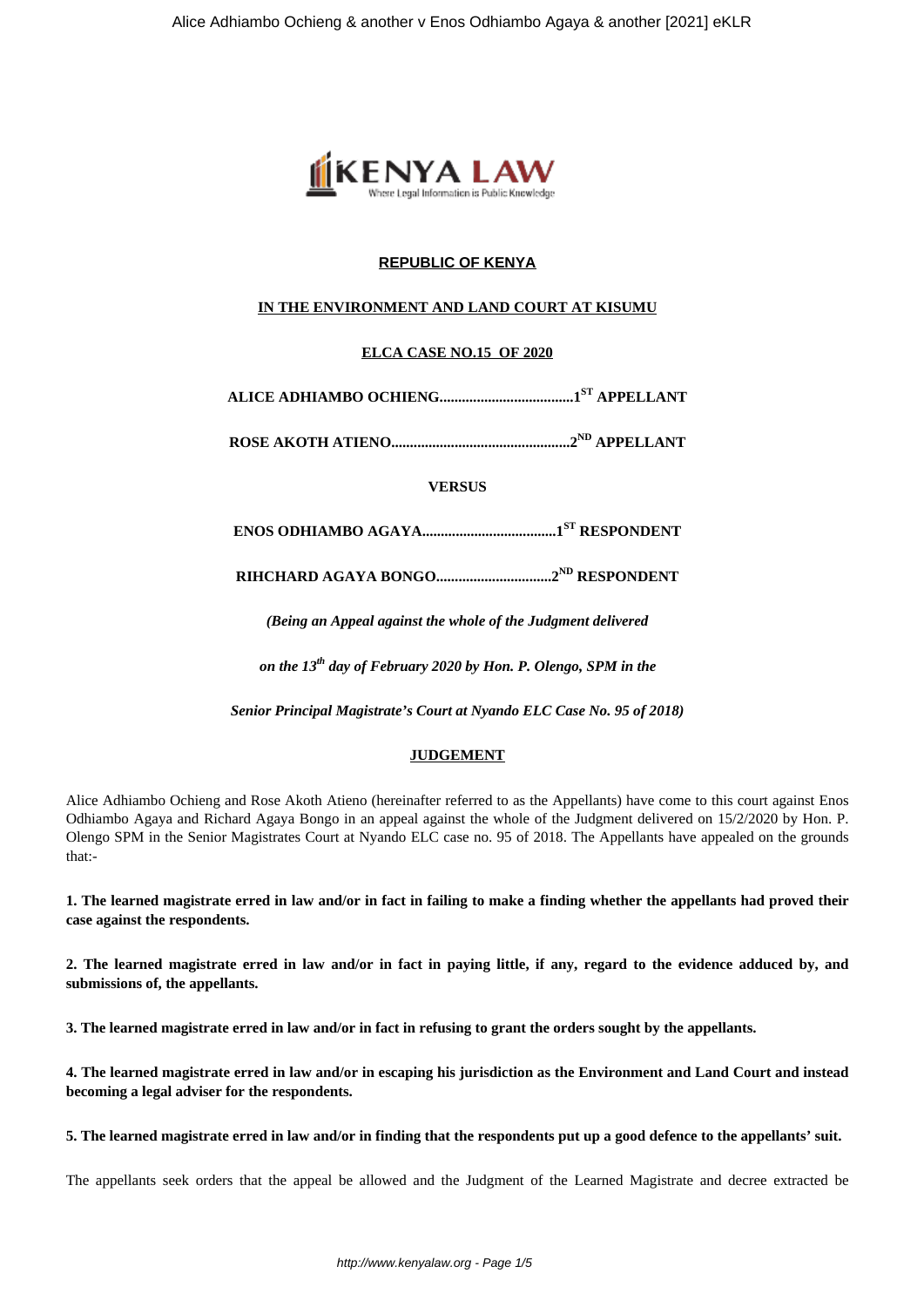overturned and or set aside. Moreover, that the costs of this appeal and the trial court be borne by the respondents.

The appellants case in the lower court was that on or around 16/5/2018, the appellants were duly registered, through transmission, as the joint proprietors of land parcel number Kisumu/Katho/1875, measuring approximately 1.9 hectares and located in Kabuto Village, Kotieno Sub-location, Nyando Sub- County in Kisumu County (hereinafter referred to as the suit property). The current value of the suit property is approximately Kshs. 1,000,000/-. The immediate previous registered joint proprietors of the suit property were the late Ocheing Asugo and Lusi asugo. They were duly registered as such on or around 27/10/2008.

The said late Ochieng Asugo and Lusi Asugo were the 1<sup>st</sup> plaintiff's husband and step-mother in law respectively. Further, the said late Ocheing Asugo and Lusi Asugo were the  $2<sup>nd</sup>$  plaintiff's step-brother in law and mother in law respectively.

The appellants claimed that from on or around 2015 to date, the  $1<sup>st</sup>$  respondent, without any colour of right and/or legal basis, intentionally trespassed on the suit property including but not limited to erecting a home, and living, thereon. However, many efforts by the appellants or their agents to get the 1<sup>st</sup> respondent to vacate the suit property and stop any further acts of trespass have been futile.

The  $2<sup>nd</sup>$  respondent has also unlawfully trespassed on the suit property including but not limited to tiling the suit property. However, the 2nd respondent has failed or refused or neglected to stop his said acts of trespass despite many requests made to him by the appellants or their agents. The said trespass on the suit property by the respondents, jointly and/or severally, have threatened or breached or stifled or frustrated or extinguished the respondents' redress from the Court.

In the lower court the appellants prayed for an order of permanent injunction prohibiting the  $1<sup>st</sup>$  respondent and  $2<sup>nd</sup>$  respondent, personally and/or their heirs or agents or anybody whatsoever described acting on their behalf, from whatsoever trespassing on or prejudicing the plaintiffs' proprietary rights in land parcel number KISUMU/KATHO/1875 and an order that the 1<sup>st</sup> respondent personally and/or his heirs or agents or anybody whatsoever described acting through him, do demolish and remove the structures the 1<sup>st</sup> respondent or his heirs have erected on, and do vacate, the appellants' land parcel number KISUMU/KATHO/1875 within 90 days of the order of this Honourable Court, and if 1<sup>st</sup> respondent defaults to do so the Officer Commanding Ahero Police Station do supervise the immediate eviction of the 1<sup>st</sup> respondents from the appellants' land parcel KISUMU/KATHO/1875.

The Respondents filed a joint written statement of defence stating that they entered into a sale agreement in respect of all the parcel of land known as Kisumu/Katho/1875 with the original owner one Salina Lucy Asugo in the year 1978. That the consideration thereof were herds of cattle which the said SALINA used to pay dowry for her sons Peter Asugo (deceased) and one Emmanuel Oliech. That pursuant to the said agreement, Richard Agaya, the  $2<sup>nd</sup>$  respondent herein took possession and occupation of the aforesaid land in the year 2000.

That the said Richard Agaya gave a portion of the suit parcel of land to his son Enos Odhiambo, the 1<sup>st</sup> defendant herein as inheritance and the said Enos Odhiambo has subsequently developed his portion and put up a home on the said parcel of land.

That Salina Lucy Asugo (now deceased) estate has yet to be administered or no one has since taken out letters of Administration. That the registration of Ochieng Asugo and Lusi Asugo as the proprietors of all that parcel of land known as Kisumu/Katho/1875 was procured by fraud.

The respondents stated that they had lived on the suit parcel of land uninterrupted since birth todate. The  $2<sup>nd</sup>$  Respondent stated that he acquired the suit land through a valid contract of sale and he is a stranger to the rights claimed by the appellants.

When the matter came up for hearing PW 1 Alice Odhaimbo Ochieng, the  $1<sup>st</sup>$  appellant stated that on or about  $16/5/2018$ , they were duly registered, through transmission, as the joint proprietors of a parcel of land known as KISUMU/KATHO/1875, measuring approximately 1.9 hectares and located in Kabuto village, Kotieno Sub-Location, Nyando Sub-County in Kisumu County (hereinafter referred to as the suit property). The current value of the suit property is approximately Kshs. 1,000,000.

The immediate previous registered joint proprietors of the suit property were the late Ocheing Asugo and Lusi Asugo, who were duly registered as such on or around 27/10/2008. The said the late Ocheing Asugo and Lusi Asugo were her husband and stepmother in law respectively.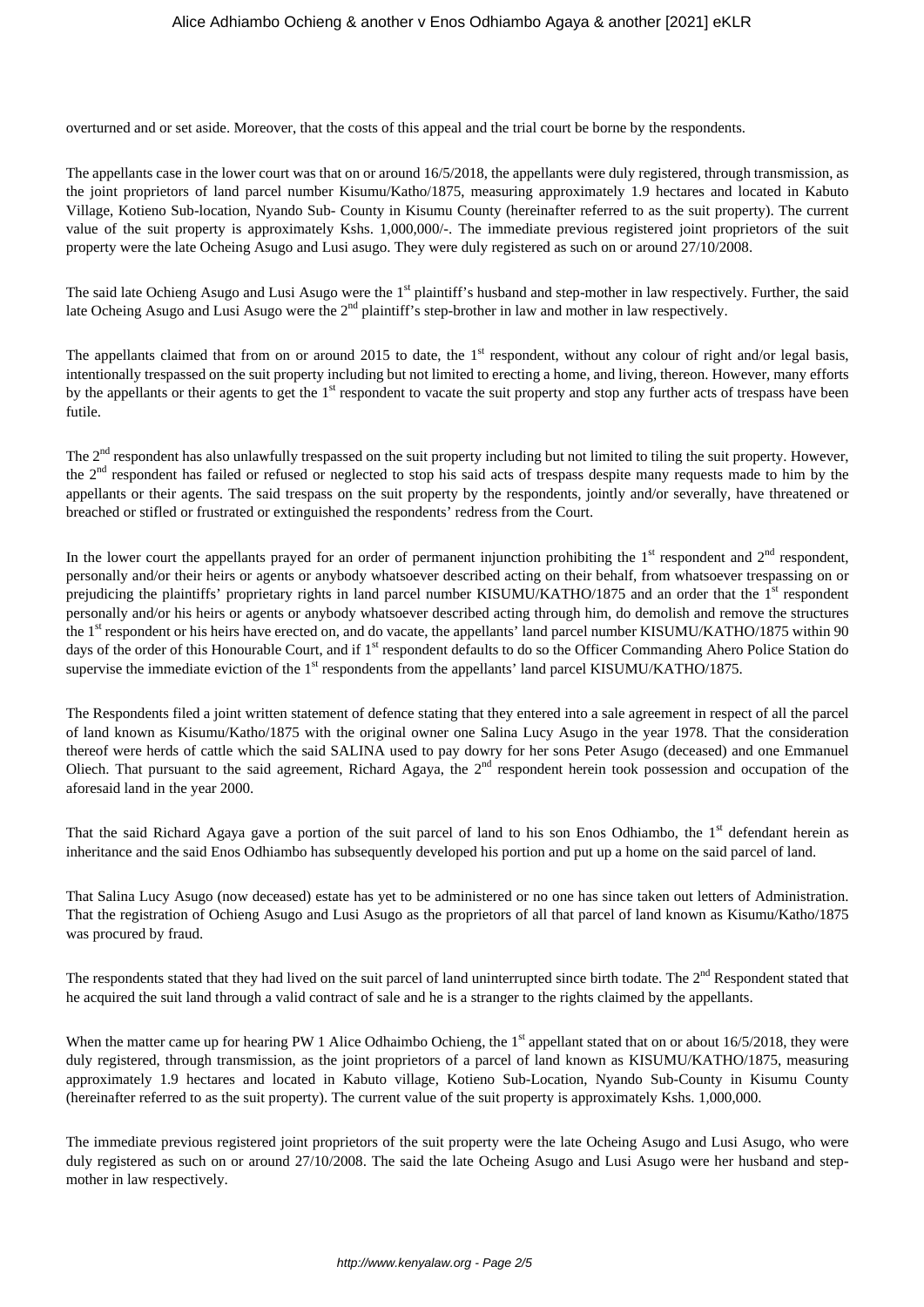## Alice Adhiambo Ochieng & another v Enos Odhiambo Agaya & another [2021] eKLR

From on or around 2015 to date, the 1<sup>st</sup> defendant, without any colour of right and/or legal basis, intentionally trespassed on the suit property including but not limited to erecting a home, and living, thereon. However, many efforts by the plaintiffs or their agents to get the 1<sup>st</sup> respondent to vacate the suit property and stop any further acts of trespass have been futile.

The 2<sup>nd</sup> respondent has also unlawfully trespassed on the suit property including but not limited to tiling the suit property. However, the 2nd respondent has failed or refused or neglected to stop his said acts of trespass despite many requests made to him by the plaintiffs or agents of the appellants.

PW2, Rose Akelo Atieno reiterated the evidence of the PW1.

PW3 testified that he borders the land in question and that Alice and Rose are the owners of the land.

PW4, relied on the statement and on cross-examinations he testified that he has known the parties since childhood and that the  $2<sup>nd</sup>$ Respondent has been tilling the land and his sons put up a home on the land.

PW5, Joshua Buto relied on his statements which was adopted as evidence in chief and stated that the land belongs to the appellants but the 1<sup>st</sup> Respondent went and built a house on the land and the 2<sup>nd</sup> Respondent cultivated on the land.

The  $1<sup>st</sup>$  respondent on his part relied on his statement which was adopted as evidence in chief. The  $1<sup>st</sup>$  respondent testified as DW1 and the gist of his evidence was that he bought the land from one Salina Lucy Asugo by giving 3 heads of cattle. On cross examination, he states that the agreement is in writing. He purchased a portion of the land. His son has stayed on the land for 19 years.

The 2<sup>nd</sup> Respondent testified as DW2 and adopted the witness statement as evidence in chief. He states that his father gave him the land and he constructed a house in the year 2000.

On cross examination by counsel for appellants he reiterated that he has been on the land since the year 2000. He has a brother called Gache who is older and has been on the land since the year 1998. DW3, Joshua Otieno Anyumba from Katho relied on his statement which was adopted as evidence in chief and reiterated that he was born in 1959 and found the  $2<sup>nd</sup>$  respondent tilling the land. He made his home in 1996 and found them tilling the land. In 2000, Enos put up a home on the land in dispute.

Upon hearing the case and going through evidence on record, the learned Magistrate concluded that there was no evidence that the appellants got the land through transmission after a succession cause. The respondents might not have known of the existence of a succession cause and that they could lay claim thereon. The Learned Magistrate ordered the respondents to file an application for revocation of grant issued in Nyando Succession cause No. 35/2017 where their rights to the said land will be determined.

This being a first appeal, the court has a duty to reconsider and evaluate the facts and law herein. This duty was well stated in *Selle & Another v Associated Motor Boat Co. Ltd. & Others (1968) EA 123* in the following terms:

*"I accept counsel for the respondent's proposition that this court is not bound necessarily to accept the findings of fact by the court below. An appeal to this court from a trial by the High Court is by way of retrial and the principles upon which this court acts in such an appeal are well settled. Briefly put they are that this court must reconsider the evidence, evaluate it itself and draw its own conclusions though it should always bear in mind that it has neither seen nor heard the witnesses and should make due allowance in this respect. In particular, this court is not bound necessarily to follow the trial judge's findings of fact if it appears either that he has clearly failed on some point to take account of particular circumstances or probabilities materially to estimate the evidence or if the impression based on the demeanour of a witness is inconsistent with the evidence in the case generally (Abdul Hammed Saif v Ali Mohamed Sholan (1955), 22 E.A.C.A. 270).*

The Court of Appeal for East Africa took the same position in *Peters v Sunday Post Limited [1958] EA 424* where Sir Kenneth O'Connor stated as follows:

*It is a strong thing for an appellate court to differ from the finding, on a question of fact, of the judge who tried the case, and*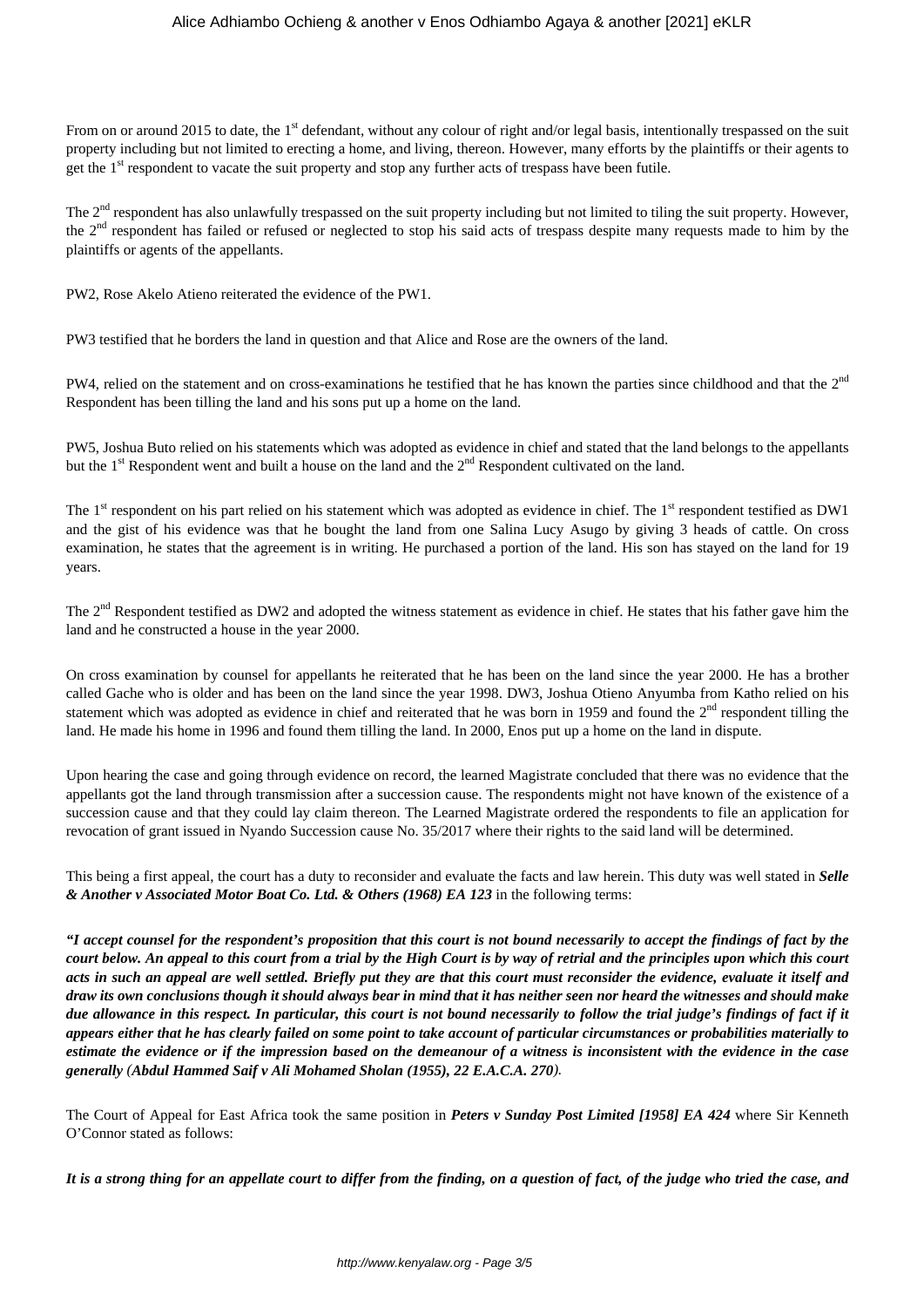*who has had the advantage of seeing and hearing the witnesses. An appellate court has, indeed, jurisdiction to review the evidence in order to determine whether the conclusion originally reached upon that evidence should stand. But this is a jurisdiction which should be exercised with caution; it is not enough that the appellate court might itself have come to a different conclusion. I take as a guide to the exercise of this jurisdiction the following extracts from the opinion of their Lordships in the House of Lords in Watt v Thomas (1), [1947] A.C. 484.*

*"My Lords, before entering upon an examination of the testimony at the trial, I desire to make some observations as to the circumstances in which an appellate court may be justified in taking a different view on facts from that of a trial judge. For convenience, I use English terms, but the same principles apply to appeals in Scotland. Apart from the classes of case in which the powers of the Court of Appeal are limited to deciding a question of law (for example, on a case stated or on an appeal under the County Courts Acts) an appellate court has, of course, jurisdiction to review the record of the evidence in order to determine whether the conclusion originally reached upon that evidence should stand; but this jurisdiction has to be exercised with caution. If there is no evidence to support a particular conclusion (and this is really a question of law) the appellate court will not hesitate so to decide. But if the evidence as a whole can reasonably be regarded as justifying the conclusion arrived at the trial and especially if that conclusion has been arrived at on conflicting testimony by a tribunal which saw and heard the witnesses, the appellate court will bear in mind that it has not enjoyed this opportunity and that the view of the trial judge as to where credibility lies is entitled to great weight. This is not to say that the judge of first instance can be treated as infallible in determining which side is telling the truth or is refraining from exaggeration. Like other tribunals, he may go wrong on a question of fact, but it is a cogent circumstance that a judge of first instance, when estimating the value of verbal testimony, has the advantage (which is denied to courts of appeal) of having the witnesses before him and observing the manner in which their evidence is given."*

From these cases, the appropriate standard of review to be established can be stated in three complementary principles:

i. That on first appeal, the Court is under a duty to reconsider and re-evaluate the evidence on record and draw its own conclusions;

ii. That in reconsidering and re-evaluating the evidence, the first appellate court must bear in mind and give due allowance to the fact that the trial court had the advantage of seeing and hearing the witnesses testify before it; and

iii. That it is not open to the first appellate court to review the findings of a trial court simply because it would have reached different results if it were hearing the matter for the first time.

I do agree with the appellant that the Learned Magistrate erred in law and fact in failing to appreciate the facts and law. To begin with, the available facts were sufficient to demonstrate that the appellants' claim was time barred because 12 years had already lapsed from the time the respondents took possession of the land to the time the appellants came to court. It is on record from the evidence of PW2, PW3, PW4 and PW5 that the  $2<sup>nd</sup>$  Respondent had been tilling the land whereas the  $1<sup>st</sup>$  respondent built a home in 2000.

DW3, Joshua Otieno Anyumba who was born in 1959 gave evidence as a neighbour that he made his home in 1996 and found the respondents tilling the land. In 2000, the 2<sup>nd</sup> respondent put up a home on the land in dispute.

Under the provisions of section 7 of the Limitation of Actions Act, Cap 22 Laws of Kenya, an action for the recovery of land cannot be brought after the expiry of twelve years. The law of limitation of actions is intended to protect defendants against unreasonable delay in bringing of suits against them.

#### **Section 7 of the Limitation of Action Act cap 22 laws of Kenya** states that:

#### **"An action may not be brought by any person to recover land after the end of twelve years from the date on which the right of action accrued to him or, if it first accrued to some person through whom he claims, to that person."**

The appellants claim to the suit land was commenced more than 12 years after they took possession a very crucial fact the trial court did not consider in making its decision. Had the learned magistrate considered this fact he could have dismissed the suit. The upshot of the above is that the Learned Magistrate erred in failing to make a decision in the case. This court has the power to consider and